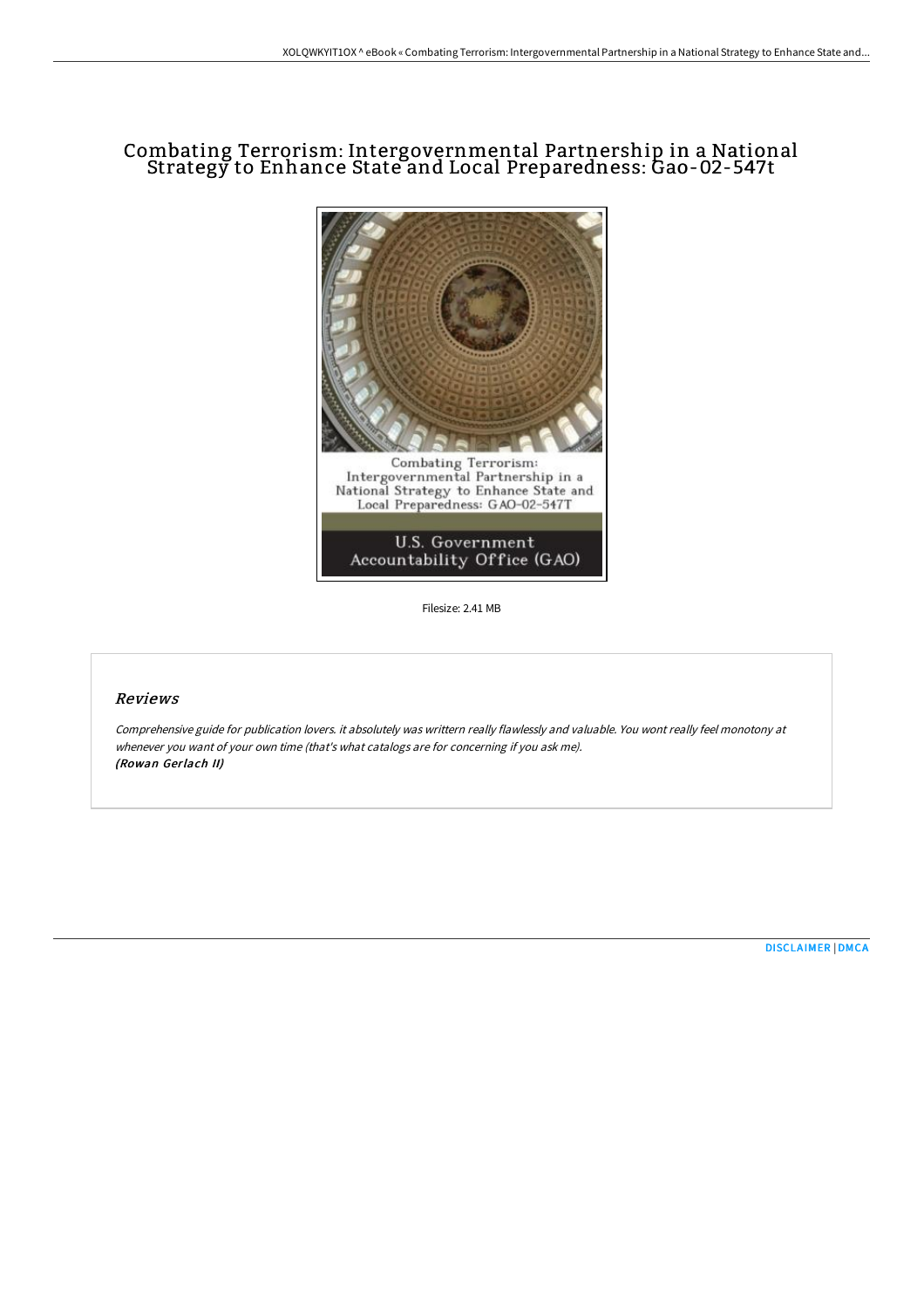### COMBATING TERRORISM: INTERGOVERNMENTAL PARTNERSHIP IN A NATIONAL STRATEGY TO ENHANCE STATE AND LOCAL PREPAREDNESS: GAO-02-547T



BiblioGov. Paperback. Book Condition: New. This item is printed on demand. Paperback. 26 pages. Dimensions: 9.7in. x 7.4in. x 0.1in.Federal, state, and local governments share responsibility for terrorist attacks. However, local government, including police and fire departments, emergency medical personnel, and public health agencies, is typically the first responder to an incident. The federal government historically has provided leadership, training, and funding assistance. In the aftermath of September 11, for instance, one-quarter of the 40 billion Emergency Response Fund was earmarked for homeland security, including enhancing state and local government preparedness. Because the national security threat is diffuse and the challenge is highly intergovernmental, national policymakers must formulate strategies with a firm understanding of the interests, capacity, and challenges facing those governments. The development of a national strategy will improve national preparedness and enhance partnerships between federal, state, and local governments. The creation of the Office of Homeland Security is an important and potentially significant first step. The Office of Homeland Securitys strategic plan should (1) define and clarify the appropriate roles and responsibilities of federal, state, and local entities; (2) establish goals and performance measures to guide the nations preparedness efforts; and (3) carefully choose the most appropriate tools of government to implement the national strategy and achieve national goals. This item ships from La Vergne,TN. Paperback.

**Read Combating Terrorism: [Intergovernmental](http://techno-pub.tech/combating-terrorism-intergovernmental-partnershi.html) Partnership in a National Strategy to Enhance State and Local** Preparedness: Gao-02-547t Online

**Download PDF Combating Terrorism: [Intergovernmental](http://techno-pub.tech/combating-terrorism-intergovernmental-partnershi.html) Partnership in a National Strategy to Enhance State and** Local Preparedness: Gao-02-547t